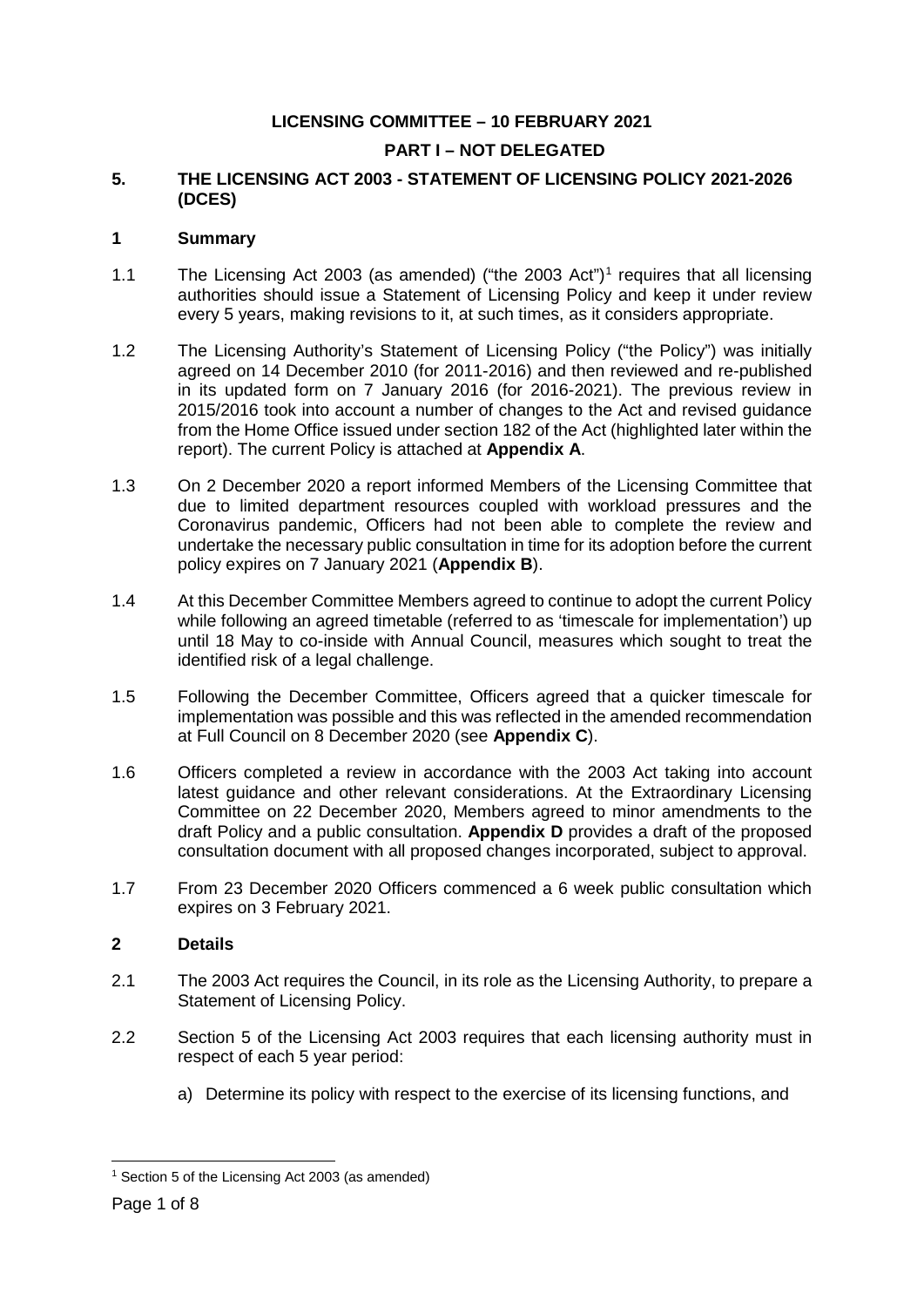- b) Publish a statement of that policy before the beginning of the period.
- 2.3 The 2003 Act also requires the Council to consult a variety of persons and organisations [\(section 5\(3\) of the Licensing Act 2003 \(as amended\)\)](https://www.legislation.gov.uk/ukpga/2003/17/section/5).
- 2.4 The aim of the Policy is to promote the four licensing objectives; prevention of crime and disorder, public safety, prevention of public nuisance and protection of children from harm, and seeks to balance the interests of both businesses and residents to make sure Three Rivers continues to offer a wide choice of high quality and well managed premises within a safe and orderly environment.
- 2.5 The Policy also sets out the approach and principles that the Council will generally apply when carrying out its functions under the 2003 Act. It underpins policy and procedure by setting out the approach the Council will take when determining applications for new licences, variations and reviews and provides general guidance to applicants, operators and those affected by licensable activities. At the same time however, the Policy must not undermine the right of any individual to apply for any of the variety of permissions under the 2003 Act and for that application to be considered on its individual merit.

### **3 Key changes to the Policy**

- 3.1 The previous review in 2015/2016 included the following changes to the Policy:
	- Removed the requirement to consult the nearest 30 residential premises
	- Live Music and Recorded Music held on premises licenced for the sale of alcohol for consumption on the premises are no longer considered to be regulated entertainment and therefore, require no authorisation if conducted between 8am and 11pm daily.
- 3.2 Under the current review the following changes included:
	- Reference has been made to changes to regulations & guidance following the outbreak of Covid–19 (Coronavirus) and the new temporary pavement licence process.
	- Update to the list of consultees which has changed since the last review of the policy.
	- Details of how to apply for licences has been updated as we no longer accept hard copies of applications unless there are exceptional circumstances.
	- More concise details on what is required when preparing conditions for an Operating Schedule
	- Removal of LP9.5 in relation to the refusal of an application for a garage/petrol station.
	- Inclusion of how licenced premises intend to use their outside space and the requirement for regular perimeter checks.
	- The specific reference to occupancy limits in line with Fire Safety (Regulations) Order 2004
	- Reference to Health & Safety at Work Act 1974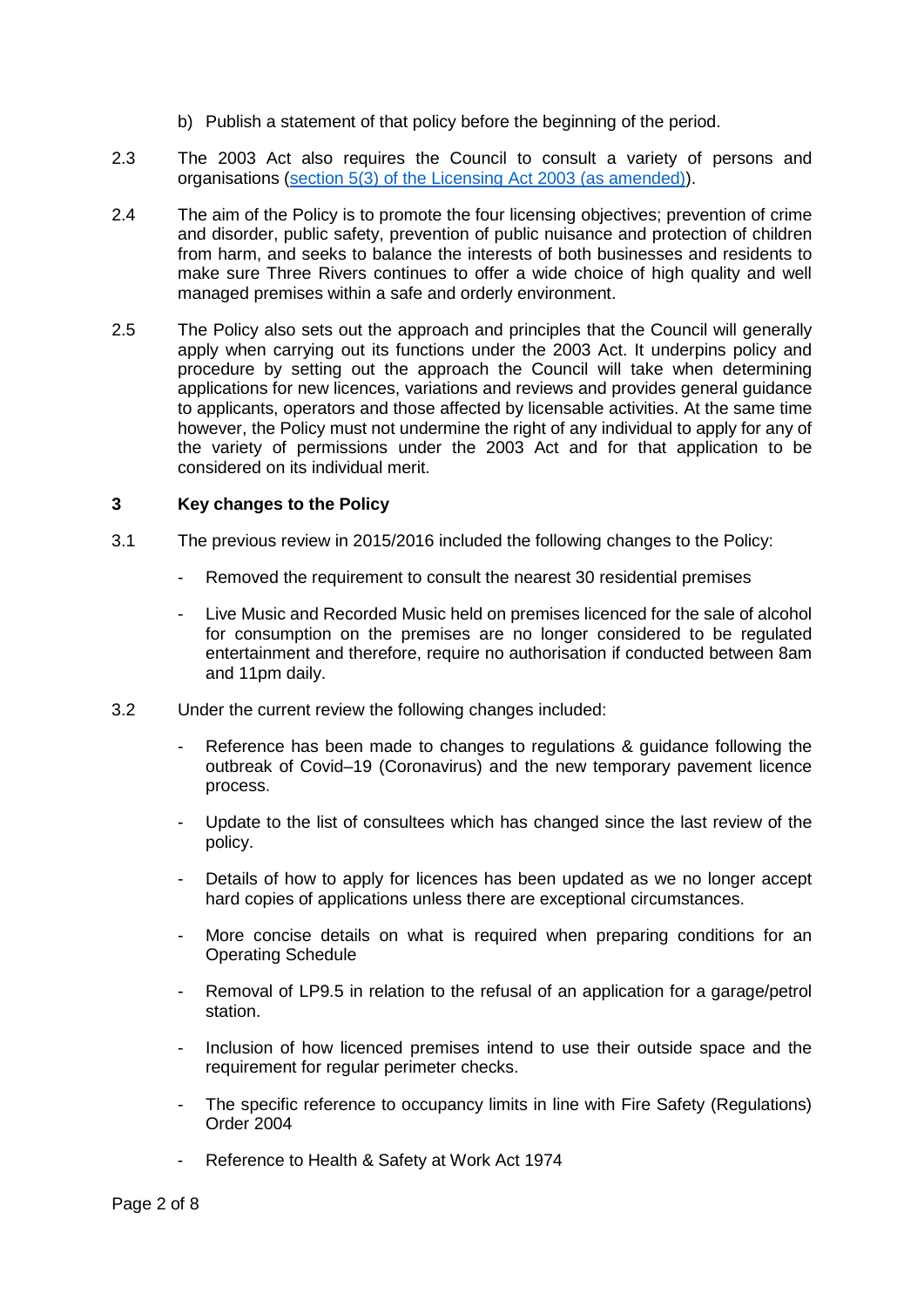- Important reference to Child Sexual Exploitation CSE requirements
- The addition of 'Control Measures' and details on how these can be achieved.
- The reference to mandatory conditions on ALL licenses.
- The inclusion of having regard to the Equality Act 2010
- Details included on how we deal with complaints against a premises & Licence Reviews
- Confirmation of Cumulative Impact Assessment in accordance with Policing & Crime Act 2017.
- Updates to contact details and addresses within Appendix B of the Policy
- 3.2.1 At the Extraordinary Licensing Committee on 22 December 2020 a number of minor changes were incorporated into the Policy. Additionally Officers advised that there were no issues currently across the District which would warrant a Cumulative Impact Policy (CIP). However, it was recognised that in the future if there was to be an increase in anti-social behaviour or crime and disorder surrounding licensed premises this could be re-visited, in accordance with required procedure to implement a Cumulative Impact Policy, during the period when the new Policy is in force.

## **4 Consultation exercise**

- 4.1 On 23 December 2020 Officers commenced a 6 week public consultation which was in line with Section 5(3) of the 2003 Act. The following were informed:
	- 205 holders of premises licences
	- 32 holders of club premises certificates
	- 877 holders of personal licences
	- The Police
	- Fire and Rescue Authority
	- The relevant enforcing authority under Health & Safety at Work etc Act 1974
	- TRDC Local Planning Authority
	- TRDC Environmental Health department for the prevention of public nuisance
	- Responsible body for the safeguarding of Children Child Protection Authority
	- Hertfordshire Trading Standards
	- Hertfordshire Public Health
	- Home Office Immigration Enforcement
	- All Parish Councils
	- All Councillors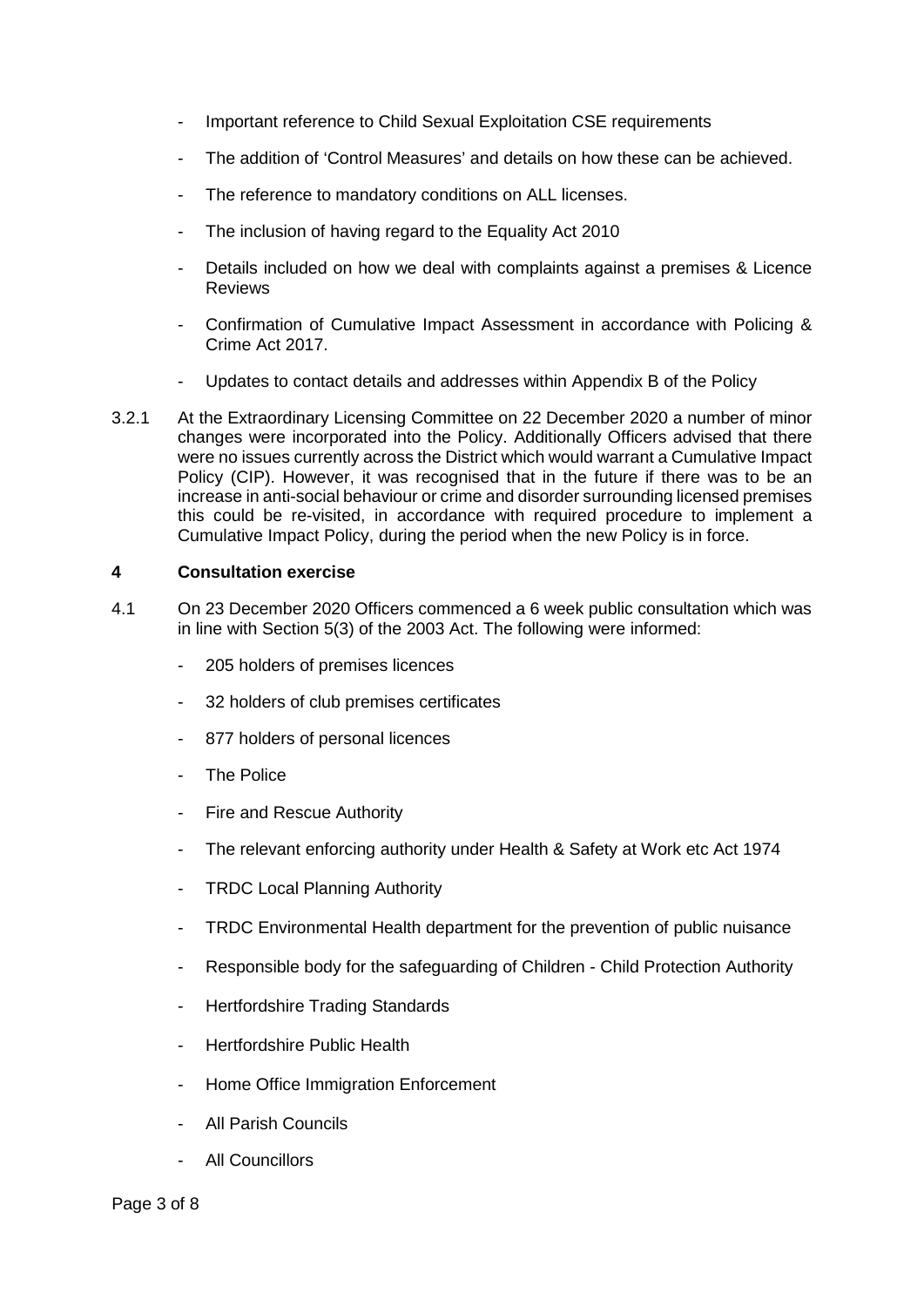- 4.2 The Policy was made available on the Licensing webpage and a Public Notice was placed in the Watford Observer.
- 4.3 At the time of writing this report no comments had been received. Any comments received after the publication of this report will be verbally updated.

### **5 Options and Reasons for Recommendations**

5.1 Following discussion at Committee, there are 3 options available for Members:

**Option 1:** Authorise Officers to adopt the Policy (as consulted upon).

**Option 2:** Authorise Officers to make further changes on the Policy following any responses received and adopt the Policy.

**Option 3:** Decide not to adopt the amended Policy (whereby the Council will be in breach of its statutory duty).

### **6 Policy/Budget Reference and Implications**

- 6.1 The recommendations in this report are within the Council's agreed budgets.
- 6.2 The revised Policy if adopted will need to be reviewed from April 2025, providing Officers more than ample time to undertake a review in time before the revised Policy expires.
- 6.3 The Policy will remain valid for a period of 5 years but may be subject to further review and consultation at any time during that period.
- 6.4 There are no performance indicators impacted.

## **7 Staffing, Environmental, Community Safety & Public Health Implications**

7.1 None specific.

## **8 Financial Implications**

8.1 There are no financial implications.

#### **9 Legal Implications**

- 9.1 The continued adoption of the existing Policy (as agreed by Full Council on 8 December) and a timescale of implementation of the new Policy follows a Licensing law specialist Counsel's advice which was previously sought and circulated. It was noted that if the Policy was not reviewed and implemented, there would be a breach of its statutory duty under Section 5 of the Act. The expedited implementation of the reviewed and updated new Policy for 2021-2026 will remove the implications of such breach.
- 9.2 If agreed by Members, the Policy can be fully ratified at Full Council on 23 February 2021.

#### **10 Equal Opportunities Implications**

10.1 Relevance Test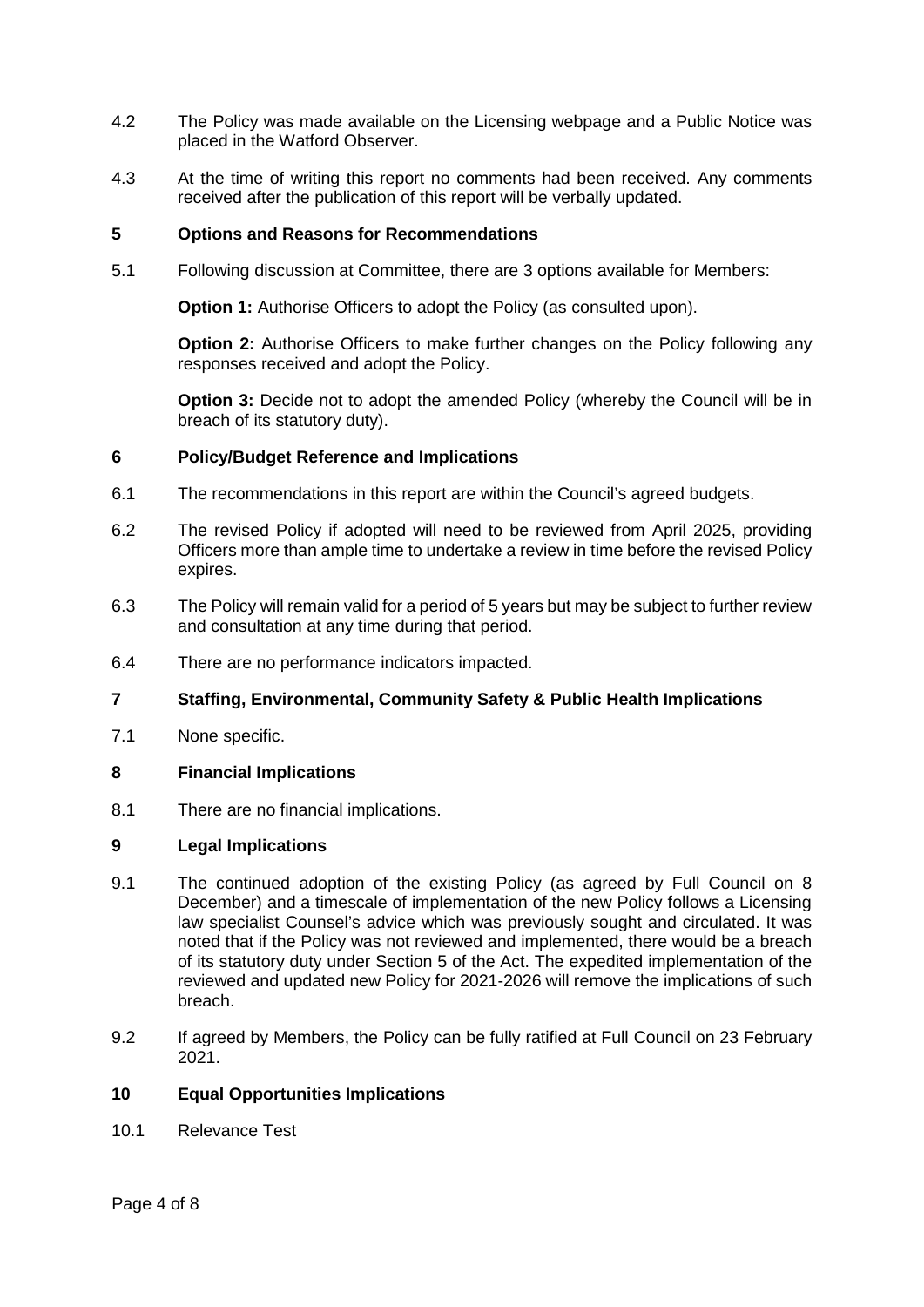| Has a relevance test been completed for Equality Impact?                  | <b>No</b> |
|---------------------------------------------------------------------------|-----------|
| Did the relevance test conclude a full impact assessment<br>was required? | N/A       |

## **11. Impact Assessment**

11.1 There is no detrimental impact likely towards any protected group from introducing the Policy.

## **12. Customer Services Centre Implications**

12.1 None.

## **13. Communications and Website Implications**

13.1 If agreed and adopted the Policy will be displayed on the TRDC website and can be published via TRDC social media platforms.

## **14. Risk and Health & Safety Implications**

- 14.1 The Council has agreed its risk management strategy which can be found on the website at http://www.threerivers.gov.uk. In addition, the risks of the proposals in the report have also been assessed against the Council's duties under Health and Safety legislation relating to employees, visitors and persons affected by our operations. The risk management implications of this report are detailed below.
- 14.2 The subject of this report is covered by the Regulatory Service Plan. Any risks resulting from this report will be included in the risk register and, if necessary, managed within this/these plan(s).

| <b>Nature of</b><br><b>Risk</b>                                     | <b>Consequence</b>                                                                                                                                                                                                                                                                              | <b>Suggested</b><br>Control<br><b>Measures</b>                                                                                                                                                                                                                          | <b>Response</b><br>(tolerate,<br>treat<br>terminate,<br>transfer) | <b>Risk Rating</b><br>(combination<br>of likelihood<br>and impact) |
|---------------------------------------------------------------------|-------------------------------------------------------------------------------------------------------------------------------------------------------------------------------------------------------------------------------------------------------------------------------------------------|-------------------------------------------------------------------------------------------------------------------------------------------------------------------------------------------------------------------------------------------------------------------------|-------------------------------------------------------------------|--------------------------------------------------------------------|
| <b>Option 1:</b><br>Authorise<br>Officers to<br>adopt the<br>Policy | This will ensure<br>the Council is<br>fulfilling its<br>statutory duty<br>under the<br>Licensing Act<br>2003 in<br>reviewing and<br>adopting its<br>Policy every 5<br>years.<br>However, very<br>minor risk<br>remains as the<br>existing Policy<br>expired on 7 <sup>th</sup><br>January 2021; | Officers have<br>already sought<br>agreement<br>from Council to<br>continue to<br>adopt the<br>existing Policy<br>and follow a<br>strict timetable<br>to implement<br>the new<br>revised Policy.<br>These are<br>mitigating<br>measures in<br>the event of<br>any legal | Treat.                                                            | Low 2.                                                             |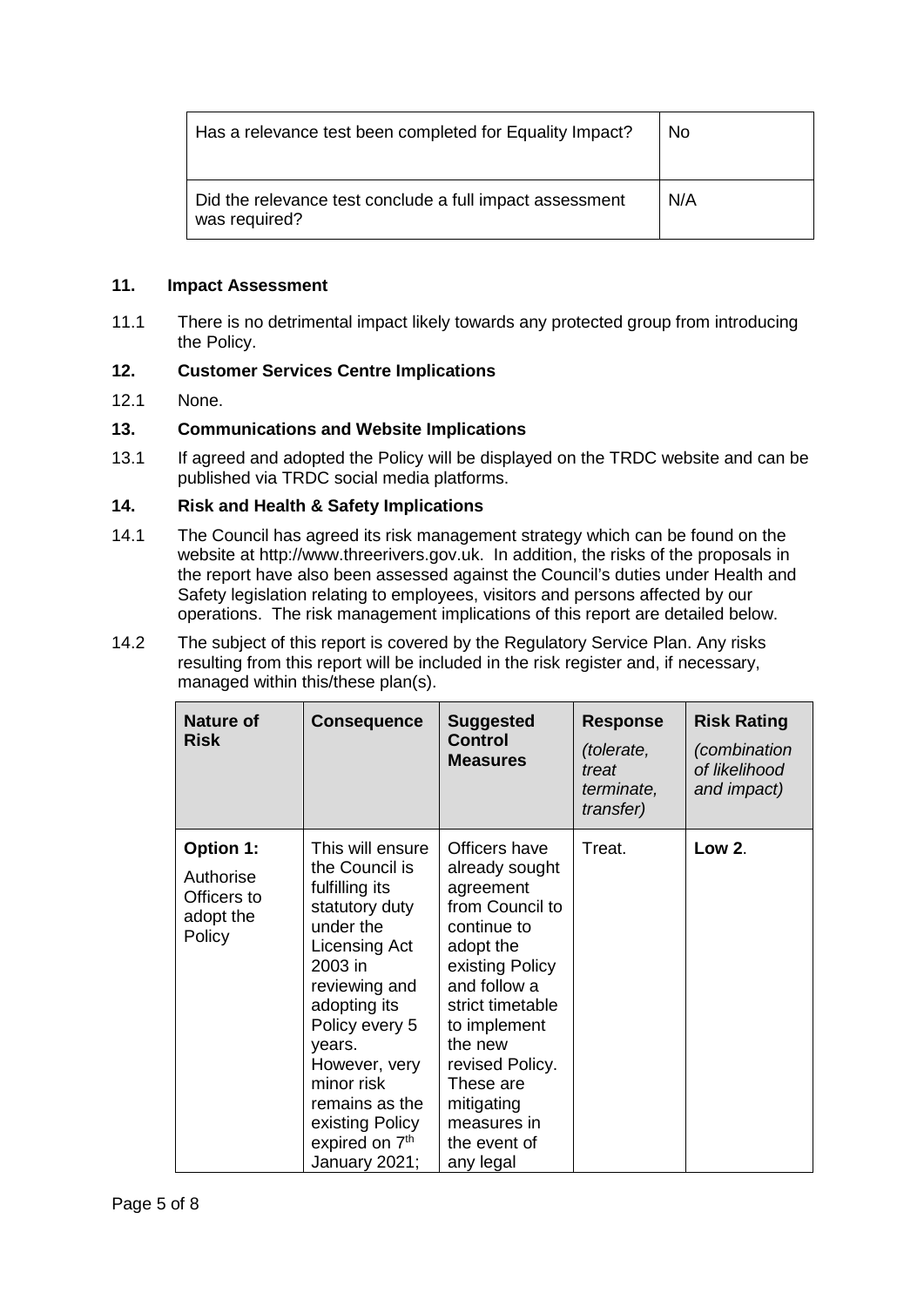|                                                                                                                                    | however, the<br>Policy may be<br>ratified on 27<br>February via<br>Full Council.                                                                                      | challenge to<br>reduce the<br>Council's risk.<br>Officers have<br>followed this<br>timetable.<br>Officers to<br>carefully<br>consider the<br>weight given to<br>the expired<br>Policy after the<br>7 <sup>th</sup> January<br>2021.                                                                                     |        |               |
|------------------------------------------------------------------------------------------------------------------------------------|-----------------------------------------------------------------------------------------------------------------------------------------------------------------------|-------------------------------------------------------------------------------------------------------------------------------------------------------------------------------------------------------------------------------------------------------------------------------------------------------------------------|--------|---------------|
| <b>Option 2:</b><br>Authorise<br>Officers to<br>make further<br>changes on<br>the Policy<br>following any<br>responses<br>received | <b>Further delays</b><br>will inevitably<br>add more risk<br>to the Council<br>given the<br>existing Policy<br>has expired.                                           | Officers to<br>make the<br>necessary<br>changes and<br>bring back to<br>Licensing<br>Committee at<br>the earliest<br>opportunity.<br>Mitigation<br>measures to<br>reduce risk<br>already agreed<br>following<br>resolution to<br>continue to<br>adopt existing<br>Policy until<br>new revised<br>Policy is in<br>place. | Treat. | <b>Low 3.</b> |
| Option 3:<br>Decide not to<br>adopt the<br>amended<br>Policy.                                                                      | The Council<br>would not be<br>fulfilling its<br>statutory duty<br>under the<br>Licensing Act<br>2003 in<br>reviewing and<br>adopting its<br>Policy every 5<br>years. | Officers to<br>advice against<br>this approach<br>to avoid legal<br>challenges and<br>failure of<br>statutory duty.                                                                                                                                                                                                     | Treat. | High 8        |

14.3 The above risks are scored using the matrix below. The Council has determined its aversion to risk and is prepared to tolerate risks where the combination of impact and likelihood scores 6 or less.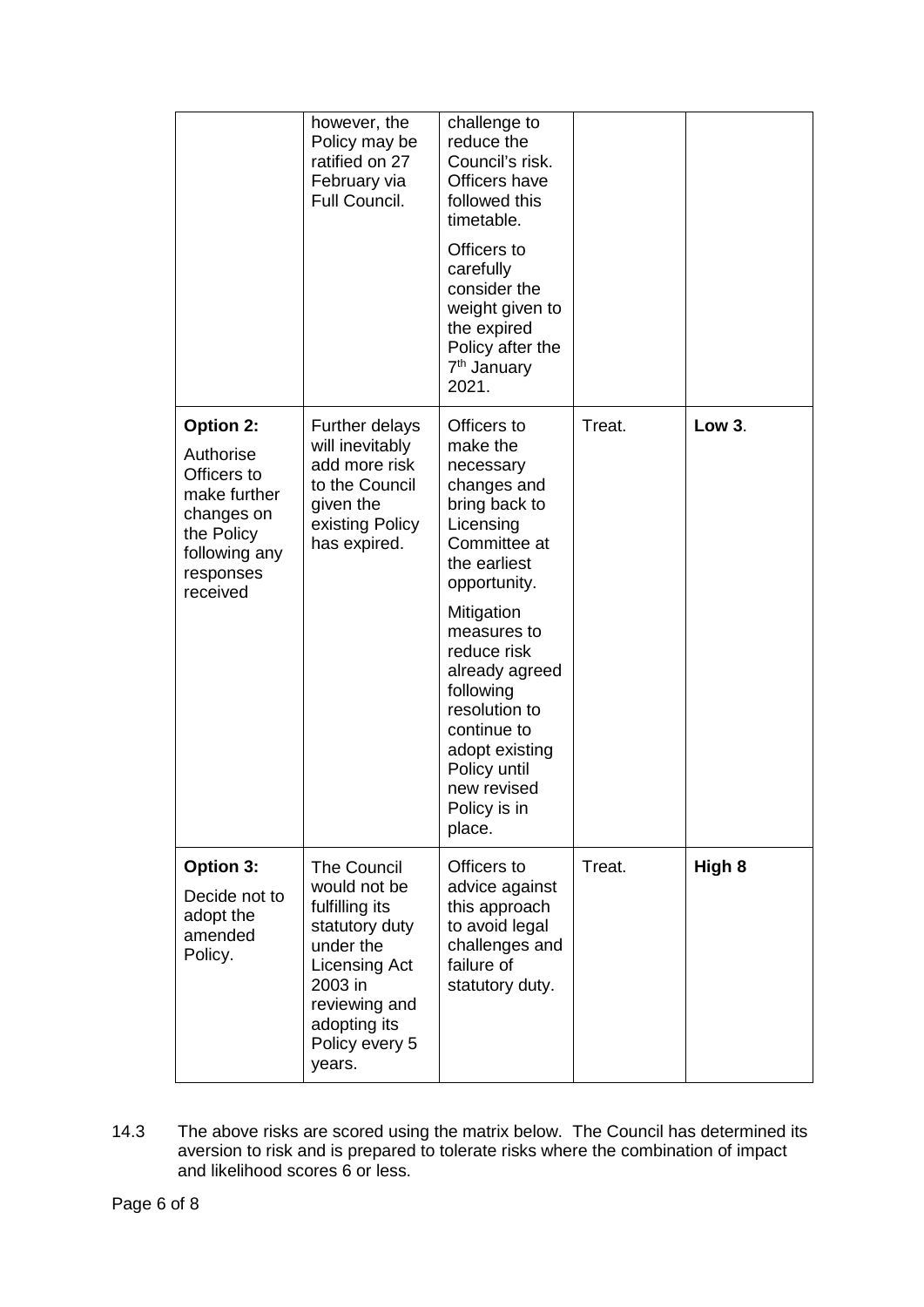|                                             | Low                                            | <b>High</b>                                                                                                                                                   | <b>Very High</b>             | <b>Very High</b>                                                                                                                                             |
|---------------------------------------------|------------------------------------------------|---------------------------------------------------------------------------------------------------------------------------------------------------------------|------------------------------|--------------------------------------------------------------------------------------------------------------------------------------------------------------|
| Very Likely                                 | 4                                              | 8                                                                                                                                                             | 12                           | 16                                                                                                                                                           |
|                                             | Low                                            | <b>Medium</b>                                                                                                                                                 | <b>High</b>                  | <b>Very High</b>                                                                                                                                             |
|                                             | 3                                              | $6\phantom{1}$                                                                                                                                                | 9                            | 12                                                                                                                                                           |
| Likelihood                                  | Low                                            | Low                                                                                                                                                           | <b>Medium</b>                | <b>High</b>                                                                                                                                                  |
| ł                                           | $\overline{2}$                                 | 4                                                                                                                                                             | $6\phantom{1}6$              | 8                                                                                                                                                            |
|                                             | Low                                            | Low                                                                                                                                                           | Low                          | Low                                                                                                                                                          |
| Remote                                      | 1                                              | $\overline{2}$                                                                                                                                                | 3                            | 4                                                                                                                                                            |
|                                             |                                                |                                                                                                                                                               | Impact                       |                                                                                                                                                              |
|                                             | Low                                            |                                                                                                                                                               | ------------- > Unacceptable |                                                                                                                                                              |
| <b>Impact Score</b>                         |                                                | <b>Likelihood Score</b>                                                                                                                                       |                              |                                                                                                                                                              |
| 4 (Catastrophic)                            |                                                | 4 (Very Likely (≥80%))                                                                                                                                        |                              |                                                                                                                                                              |
| 3 (Critical)                                |                                                | 3 (Likely (21-79%))                                                                                                                                           |                              |                                                                                                                                                              |
| 2 (Significant)                             |                                                | 2 (Unlikely (6-20%))                                                                                                                                          |                              |                                                                                                                                                              |
| 1 (Marginal)                                |                                                | 1 (Remote (≤5%))                                                                                                                                              |                              |                                                                                                                                                              |
|                                             |                                                |                                                                                                                                                               |                              |                                                                                                                                                              |
|                                             | reviewed by the Audit Committee annually.      | seriously prejudice the achievement of the Strategic Plan and are therefore<br>operational risks. The effectiveness of the management of operational risks is |                              | In the officers' opinion none of the new risks above, were they to come about, would                                                                         |
| ecommendation                               |                                                |                                                                                                                                                               |                              |                                                                                                                                                              |
| It is recommended:                          |                                                |                                                                                                                                                               |                              |                                                                                                                                                              |
|                                             |                                                | Licensing Act 2003 - Statement of Licensing Policy 2021-2026' is adopted                                                                                      |                              | i) On expiry of the consultation period any further responses are presented and<br>considered by the Committee and it is recommended the amended Policy 'The |
|                                             | That public access to the report be immediate. |                                                                                                                                                               |                              |                                                                                                                                                              |
|                                             |                                                | Report prepared by: (Lorna Fryer, Lead Licensing Officer)                                                                                                     |                              |                                                                                                                                                              |
|                                             |                                                |                                                                                                                                                               |                              |                                                                                                                                                              |
| <b>Data Quality</b><br><u>Data sources:</u> |                                                |                                                                                                                                                               |                              |                                                                                                                                                              |
|                                             | Licensing Act 2003 (as amended)                |                                                                                                                                                               |                              |                                                                                                                                                              |
|                                             |                                                |                                                                                                                                                               |                              |                                                                                                                                                              |

14.4 In the officers' opinion none of the new risks above, were they to come about, would seriously prejudice the achievement of the Strategic Plan and are therefore operational risks. The effectiveness of the management of operational risks is reviewed by the Audit Committee annually.

# **15. Recommendation**

- 15.1 It is recommended:
	- i) On expiry of the consultation period any further responses are presented and considered by the Committee and it is recommended the amended Policy 'The Licensing Act 2003 - Statement of Licensing Policy 2021-2026' is adopted

# **Data Quality**